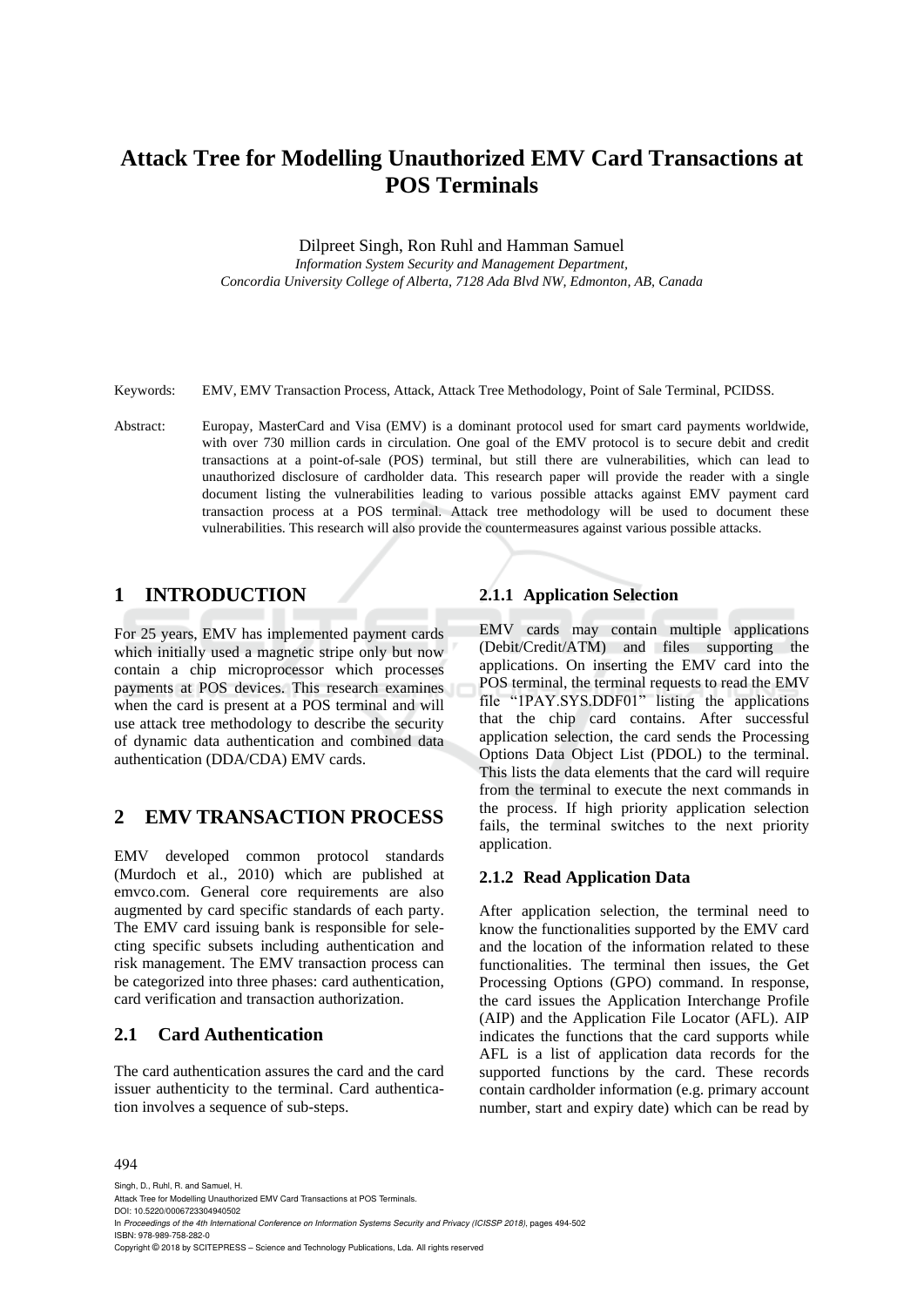the terminal using the read record command (Murdoch et al., 2010). These records have RSA digital signatures linked with a certificate authority (CA) known to the terminal. Depending upon the variant of the EMV, RSA crypto-graphic operations can be performed. Both DDA and CDA cards contain RSA private keys specific to the customer's card intended for use for asymmetric cryptographic operations such as digital signatures and encryption. The certificate for DDA and CDA public keys is created for the card and this is chained to the issuing bank and a CA. The CA public key is stored on all POS terminals.

### **2.1.3 Data Authentication**

EMV specification for DDA and CDA is defined below (EMV,2008):

- DDA uses asymmetric cryptography to create a card-specific public-private key pair assigned to the card. The private key is securely stored and inaccessible to the terminal. The DDA certificate with the card public key is verified using challenge response (Breekel et al.,2016).
- CDA authenticates the transaction and the card by Message Authentication Code (MAC) with a key that the bank knows.

TECHNO

The type of data authentication method depends upon the terminal and the card capabilities.

## **2.1.4 Processing Restrictions**

The terminal determines application compatibility supported by the card and the terminal. It involves matching the application version number, checking the type of allowed transactions, card validity and application validity and the current transactions allowed by the Application Usage Control (AUC).

## **2.2 Cardholder Verification**

Cardholder verification uses the CVM list which specifies the card`s policy and when to use encrypted PIN, plaintext PIN, signature or No-CVM. It also specifies the steps to be taken if the verification fails (Murdoch et al.,2010). Most transactions today are PIN verified.

DDA and CDA cards send a PIN from the terminal to the chip encrypted with the public key of the card. The PIN verification process could be either 'offline' or 'online'. In offline PIN verification, the cardholder enters the PIN in the PIN Entry Device (PED) which is sent to the card (encrypted or unencrypted) (Murdoch et al.,2010). In

case of "Offline Encrypted PIN" the chip transforms the PIN one-way according to the issuing banks specifications and then compares the result with the one which was previously stored on the card using the same one-way process. Based on the terminal capability it might send the "Offline Plain-text PIN" to the card which is not a secure way of communication thus making it susceptible to attacks. If the PIN matches, the transaction is processed further. If not correct, the PED asks for the PIN again (unless the retry counter stored on the EMV chip has reached its maximum). In "Online PIN" at an ATM the PIN is sent directly to the issuer over the payment network. Although most transactions are PIN verified, there are still terminals that do not have PIN entry devices and only accept magnetic stripe. In United Kingdom (UK) there exists a type of EMV card known as "Chip and Signature" card, which does not support PIN verification (Murdoch et al.,2010). These cards are issued to visually impaired customers or who have memory loss.

Unsigned CVM lists allow someone to modify the list and downgrade the card from one that requires a PIN verification to `signature` or `nothing` (i.e. no authentication at all).

## **2.3 Transaction Authorization**

After successful cardholder verification, the terminal requests the card to generate a MAC over the transaction details which will be sent to the issuing bank (Murdoch et al., 2010). The transaction authorization can either be offline or online depending upon the card and terminal compatibility.

### **2.3.1 Terminal Risk Management**

Terminal risk management is to safeguard the payment system against fraud. The risk of fraud can be reduced by online authorizing the transaction. Whether a transaction should be authorized online or offline depends mainly on three factors: offline floor limit; random selection of the transaction to be processed online; and lastly, if the card has not undergone an online transaction in a long time.

### **2.3.2 Terminal Action Analysis**

In this step, the terminal makes the decision whether to online or offline authorize or to decline the transaction. For this, the terminal analyses the previous verification and authentication results. Irrespective of the terminal decision, it must request confirmation from the card and uses a Generate Application Cryptogram (generate AC) command.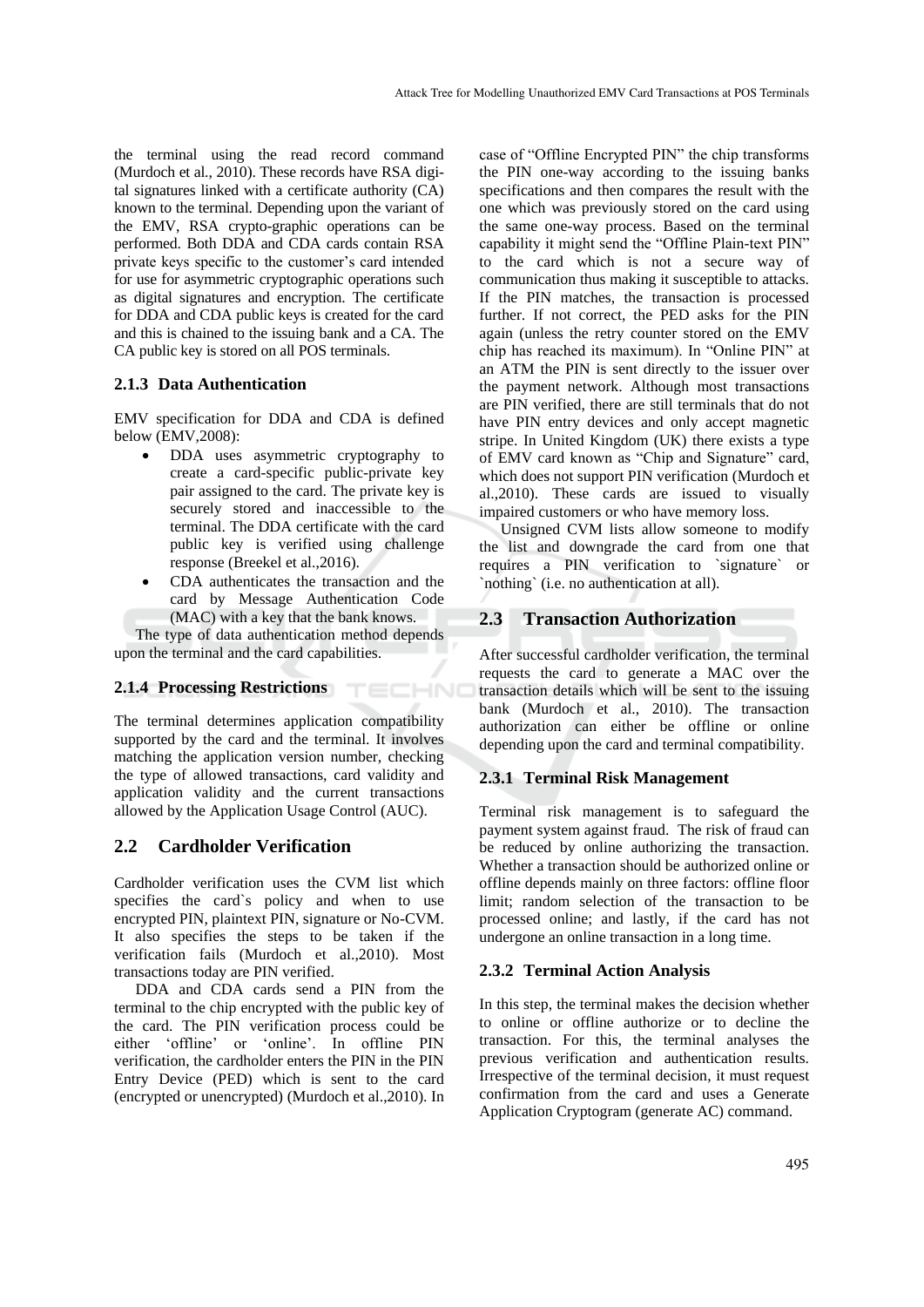### **2.3.3 Card Action Analysis**

This step is the same as terminal action analysis. The difference is that the card makes the decision to authorize the transaction online or offline or to decline the transaction. The card may perform its own risk management (for example, in a Near Field Communication or NFC "tapped" transaction the risk limit for tapped transactions is held on the card). The card decision of authorising the transaction may differ from the terminal but is subjected to certain logic rules (e.g. the card is not permitted to request offline acceptance if the terminal proposed online authorization). The card communicates its decision to the terminal using a cryptogram. The card will then generate: transaction approved (Transaction Certificate - TC); request online approval (Authorization Request Cryptogram - ARQC); or, transaction declined (Application Authentication Cryptogram - AAC).

### **2.3.4 Offline/Online Decision**

If the terminal receives a TC or AAC that means the transaction is completed with an offline authorized or offline declined. But if the terminal received an ARQC that means the transaction needs to be online authorized and the transaction authorization request is sent to the issuer. The cryptogram sent to the bank includes a type code, a sequence counter identifying the transaction (ATC – application transaction counter), a variable length field containing data generated by the issuer application, and a MAC, which is calculated over the rest of the message including a description of the transaction (Murdoch et al.,2010). The MAC is computed, typically using 3DES, with a symmetric key shared between the card and the issuing bank (Murdoch et al.,2010). The issuing bank performs several checks and then returns a ARC (authorization response code), indicating how the transaction should proceed and places this in an ARPC (authorization response cryptogram) (Murdoch et al.,2010). The card validates the computed MAC contained with ARPC and if successful it means the issuer authorized the transaction (Murdoch et al.,2010). Now the card issues a TC that the terminal sends to the issuing bank and stores a copy of it for record purposes.

### **2.4 Transaction Completion**

In offline transaction approval, the card generated TC is sent to the issuer right away or later as a part of the transaction settlement process. If the transaction is approved or declined online the

terminal will request a final transaction cryptogram using the Generate AC command. After the final card processing the card can be removed from the terminal. An EMV card transaction can be made contactless if the POS allows. For contactless payments, the card needs to be in range of the terminal so that information exchange takes place**.**  For contact type cards, the card needs to be inserted in the terminal. Contactless EMV card transactions have a similar transaction process with a few exceptions in the protocol as follows:

- EMV contactless transaction have two modes: EMV mode and Mag-Stripe mode.
- Contactless involves only one cryptogram exchange and not two.
- A new CVM method is added known as consumer device CVM. It applies when the contactless transaction uses a NFC phone (Breekel et al.,2016).

Contactless transactions start with the terminal choosing the high priority application from the list specified in the Proximity Payment System included in the 1PAY.SYS.DDF01 (Breekel et al.,2016). Then the terminal specifies the mode of operation. Mag-stripe mode is often in older infrastructure where the terminal cannot process chip data nor authenticate static data on the card (Breekel et al.,2016). Instead of the normal GENERATE AC command it uses the COMPUTE CRYPTOGRAPHIC CHECKSUM command and an Unpredictable Number is included as a parameter (Breekel et al.,2016). For EMV mode a new CVM called on-device cardholder verification is used. If both terminal and card have high priority for this CVM method, the transaction is performed with this CVM (Breekel et al.,2016). The terminal then passes the argument that offline plain text PIN is used and how the device verifies the cardholder identity is not specified. The rest of the transaction process flow is like the contact transaction process flow. In contactless transaction, there is only one cryptogram involved so it has a different meaning from the contact transaction described above:

- Contact EMV transactions generated TC indicates the offline or online transaction approval, whereas for contactless transactions it indicates offline approval.
- A generated ARQC in a contactless transaction is not followed by a TC or AAC. This indicates that the card or terminal requires issuer authorization for the transaction (Breekel et al.,2016).
- If a transaction is declined, an AAC is generated just like contact transactions.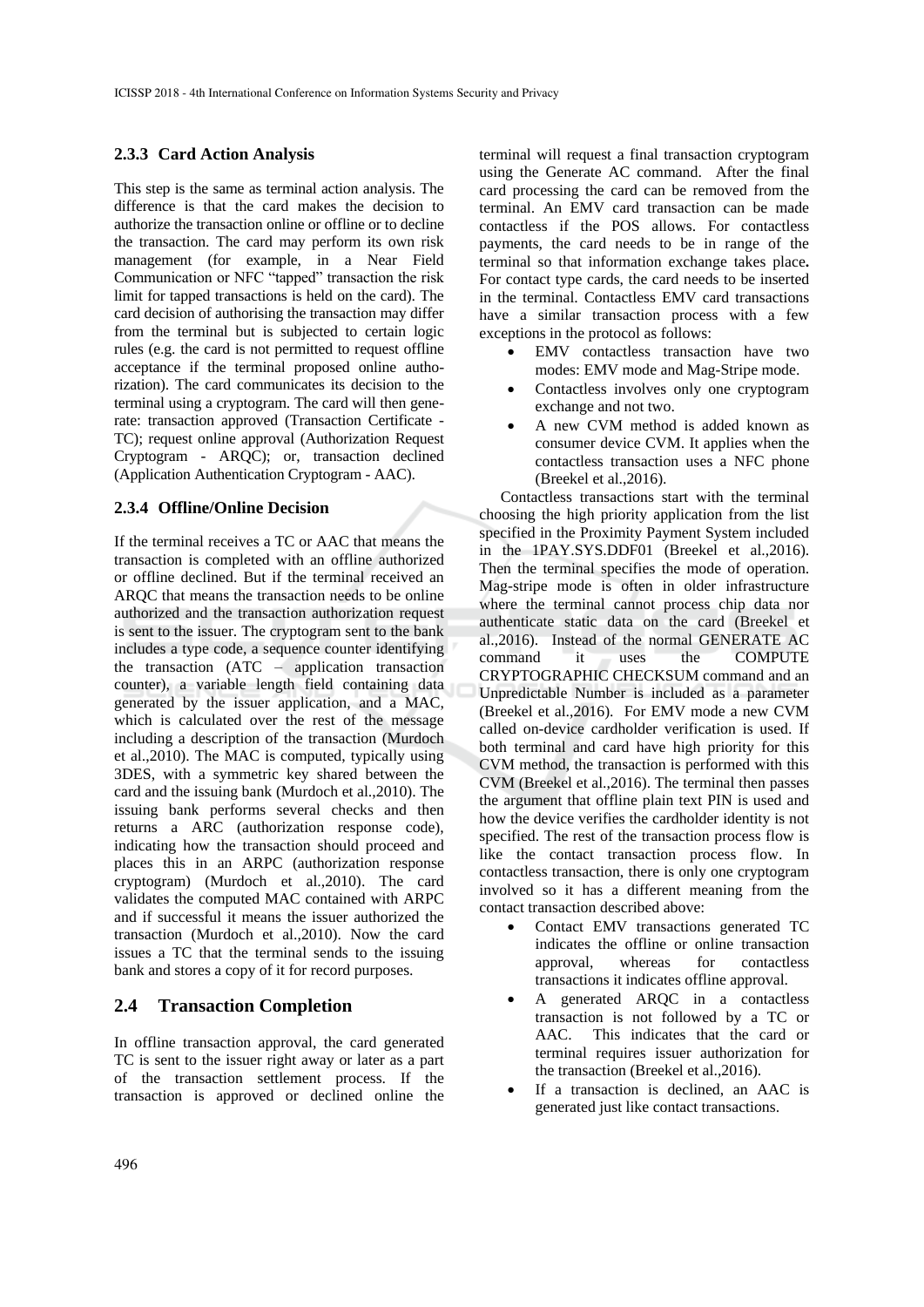## **3 PCI DSS STANDARD OVERVIEW**

The Payment Card Industry Data Security Standard (PCI DSS) sets the technical and operational requirements for merchants to protect cardholder data. This standard applies to any entity that stores, transmits or processes cardholder data and the standard is enforced by EMV. The important PCI DSS goals related to this research are: Protect cardholder data; and Implement strong access control measures. The detailed document is available online (PCI DSS quick reference guide, 2009).

## **4 THE ATTACKS**

The various types of attacks possible on DDA/CDA EMV cards, but not limited to, are given below:

### **4.1 Man-in-the-middle Attack (MITM)**

The central fault in the EMV protocol is that the PIN verification step is never clearly authenticated (Murdoch et al.,2010). A man-in-the-middle device can easily perform this attack if it can intercept and modify the communication between card and terminal. This attack makes the terminal believe that PIN verification took place and was successful whereas it makes the card believe PIN verification was not attempted and another mechanism (e.g. signature) was used. The entered dummy PIN never gets to the card and therefore the PIN retry counter on the card is not changed. If the transaction is processed offline there is less ability to detect the attack as the issuer will not be contacted during the transaction process. If the transaction is processed online, the man-in-the-middle can change the cryptogram type thus turning an ARQC or AAC into a TC (Murdoch et al.,2010). This may cause cryptogram verification to fail and by the time it will be detected the attacker would have left the POS.

This attack execution has been demonstrated on live terminals (Murdoch et al.,2010). The illustration shows that the man-in-middle circuit has a fake card that will be inserted into the legitimate terminal. The fake card is connected to an interface chip (\$2 Maxim 1740 [8]) through thin wires used for voltage shifting (Murdoch et al.,2010). This is connected to a FPGA board (\$189 Spartan-3E Starter Kit [9]) that converts between the card and PC interface. FPGA is then connected to a laptop through a serial link which is then connected to smart card reader from

Alcor Micro (11) in which the stolen genuine card is inserted (Murdoch et al.,2010). A python script running on a laptop relays the transaction while waiting for the verify command being sent by the terminal (Murdoch et al.,2010). It then suppresses it to the card and responds with a verify command (Murdoch et al.,2010). The rest of the communication is unchanged. The attack could be easily miniaturised.

The cardholder could prevent this attack if the cardholder were notified after every transaction the card makes. The cardholder would deactivate the stolen card if unauthorized transactions occurred. Merchants could prevent this attack by giving proper training to their employees. In addition, the bank could prevent the attack by digitally signing the CVM list so that the attacker cannot modify them.

### **4.2 Pre-play Attack (PPA)**

Michael Roland and Josef Langer demonstrated an attack scenario to forge the magnetic stripe information for contactless payment cards using skimming. This PPA is used to obtain dynamic card verification codes (CVC) required for authorising payments. They further described a weakness in credit cards by downgrading its CVM list to magnetic stripe mode. Mike Bond et al. (2014) demonstrated a type of PPA where he predicted the unpredictable number (UN) for the automated teller machine (ATM) but for this attack the target is limited to an EMV contactless protocol in magstripe mode. The limit of the attack is the maximum amount that can be authorized with a contactless card transaction (Vila and Rodrıguez). There are four kernel specification (1,2,3,4) variants for the EMV contactless payment systems (Vila and Rodrıguez). For this attack scenario, Kernel 2 specifications were used in that the protocol interacts with payment cards supporting the MasterCard Pay Pass or similar cards. In the mag-stripe implementation, the UN used in the COMPUTE CRYPTOGRAPHIC CHECKSUM command is weakened by the protocol design itself. The UN is a 4-byte value limited by a BCD-encoding numeric value in the kernel 2 specification in which UN ranges from 0 to 99,999,999. In the magnetic stripe protocol, the UN is reduced to 0 to 999. This set of UN was predicted in a minute using the Android App running on a Google Galaxy Nexus S (Vila and Rodrıguez). An attacker communicating for one minute with the EMV mag-stripe card can generate enough information required for a successful payment transaction. The CVC is obtained using the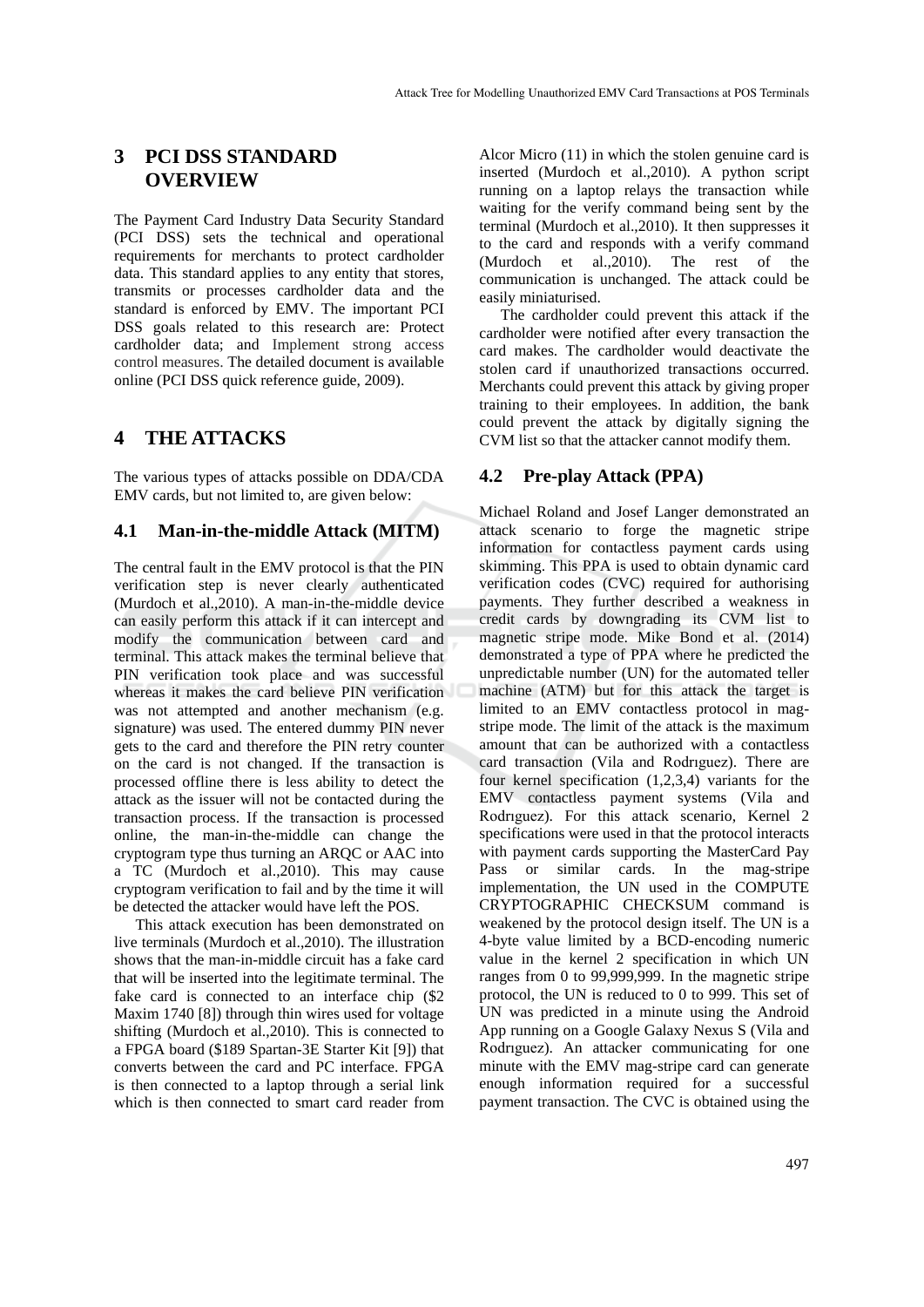UN, the card secret key and Application Transaction Counter (ATC). The ATC increases for each EMV transaction which prevents against replay attacks. However, an attacker can use only one ATC+ CVC set per transaction. The attacker overwrites AIP clearing the flag containing EMV mode downgrading it to mag-stripe. Mag-stripe mode data returned in GET PROCESSING OPTIONS is not authenticated. With this data, the attacker can create a functional contactless clone with pre-played data.

To demonstrate a successful combined pre-play attack and downgrade to mag-stripe attack scenario, the system involves a Java card application and an Android app. The Android app running on Galaxy Nexus is used to collect mag-stripe data and pre-play data from a genuine card through its contactless interface which later can be transferred to a Java card with the same application.

The simplest fix against this attack is a cryptographically secure random number generator. The cardholder could also prevent this attack by placing the card in an aluminum box. Banks could prevent this by digitally signing the CVM list so the attacker cannot modify the list.

### **4.3 NFC Relay Attack**

Jose Vila and Ricardo J. Rodrıguez showed implementation alternatives to achieve relay attacks in Android devices and to demonstrate practical implementation of the attacks using NFC-enabled phones (Kfir and Wool). This attack is a type of passive relay attack. In this attack, the attacker can trick the reader into communication with a victim that is very far away. An attacker can use a pickpocket system to use the victim's contactless card data without the victim's knowledge. In near-field communication (NFC), there are three modes of operation (i.e. peer-to-peer mode, read/write and card-emulation mode). In peer-to-peer mode, NFC devices communicate with each other directly. In read/write mode, NFC devices communicate with the NFC tag. In card-emulation mode, the NFC device emulates as a contactless smartcard (Kfir and Wool). The NFC relay attack is achieved by: a peerpeer communication channel; a malicious verifier (i.e. fake terminal) communicating with the legitimate contactless payment card; and, a malicious prover (i.e. fake card) communicating with the legitimate POS terminal.

The communication is relayed from the legitimate card to the legitimate terminal without the cardholder knowing about a malicious verifier and malicious prover. The limitations of this attack are

that the NFC-enabled device acting as a malicious verifier must be in read/write mode (Kfir and Wool); and, the card must be in host-card emulation (HCE) mode, which is natively supported from Android KitKat onward (Kfir and Wool).

To successfully perform this attack, two off-theshelf Android NFC-enabled mobile devices executing an Android application were developed for testing purposes (about 2000 Java Lines of Code Counter (LOC) and able to act as dishonest verifier/prover, depending on user's choice), having a single constraint: The dishonest prover must execute, at least, an Android KitKat version (Kfir and Wool). The POS device used is Ingenico IWL280. The experiment has been successfully tested (Kfir and Wool) on several mobile devices, such as Nexus 4, Nexus 5 as dishonest provers, and Samsung Galaxy Nexus, Sony Xperia S as dishonest verifiers (Kfir and Wool).

This attack can be prevented by using a Faradaycage approach as well. Another countermeasure is to control the activation of the card (i.e. the card gets activated only with the PIN entry by the cardholder).

## **4.4 Shim-in-the-middle Attack**

Shim-in-the-middle attacks involve inserting a thin, flexible circuit board into the card slot between the reader and the card chip. A circuit that transmits the signal to a nearby receiver is hard to detect in the PED. An attacker can also attach a shim to the card and insert it into the PED. The shim stays in place in the machine and the card is removed by the attacker. A nearby receiver records card details and PINs. The cardholder PIN can be intercepted if the PIN was sent in the plain-text (Bond,2006). The intercepted information related to PINs or accounts enables counterfeiting magnetic stripes which can be later used for unauthorised transaction purposes at terminals accepting magnetic stripe. This attack does not need employee participation. Therefore, corrupt merchants prefer it as they can easily deny any knowledge of the shim existence in their PED.

This attack can be prevented by merchants obeying to the PCI DSS goals stated earlier. The cardholder could prevent this attack if they know how to detect the presence of shimmer in the terminal. Merchant could also train their employees and use tamper-resistance terminal to prevent this attack. POS clerks could also identify modification to the terminal during daily inspection routine.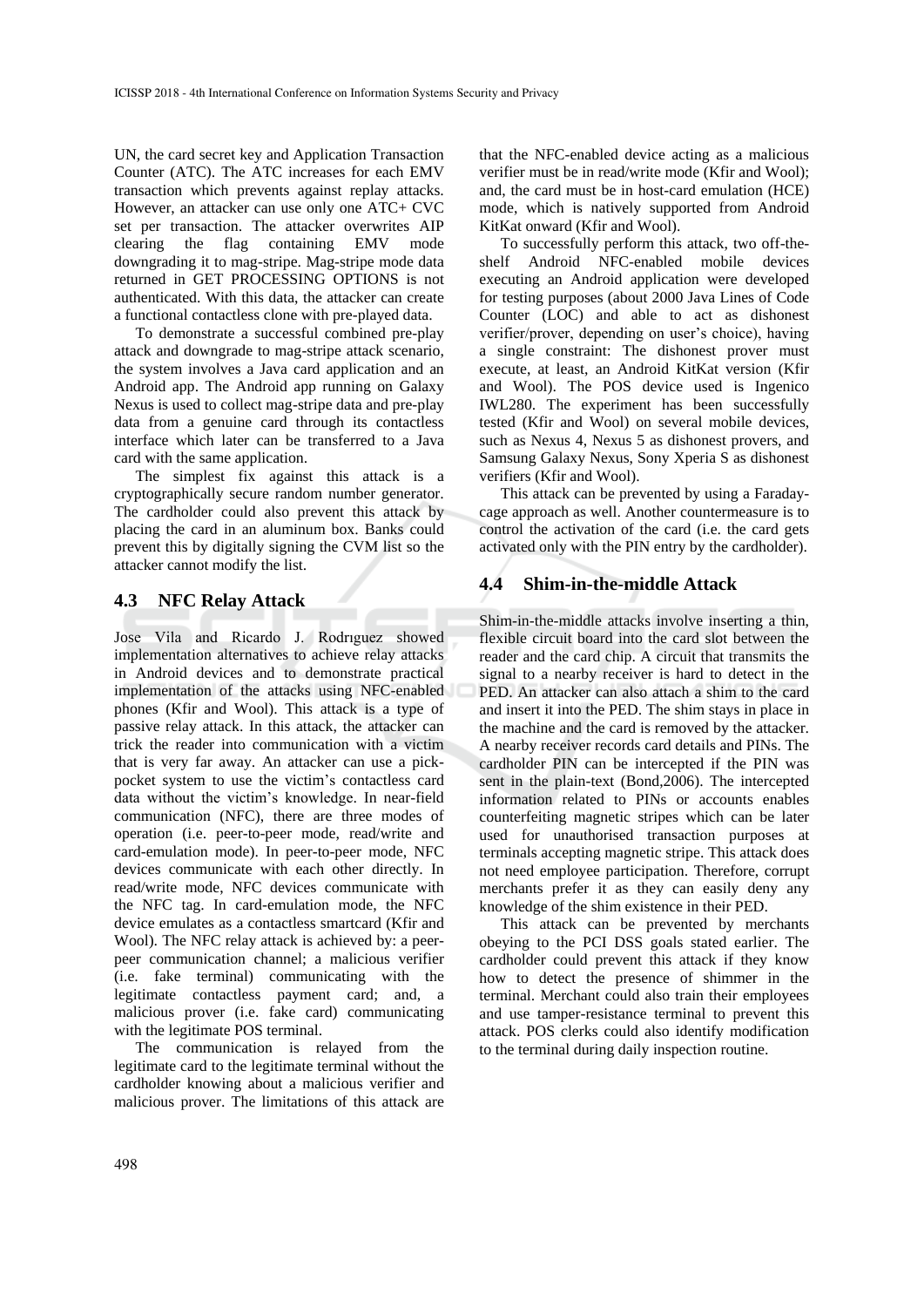### **4.5 Eavesdrop Attacks**

During an EMV transaction process at a POS terminal, account details or a PIN can be eavesdropped to forge the magnetic stripe for fraudulent activates.

#### **4.5.1 Camera and Double-swipe Method**

This approach involves a camera facing the PIN pad and a fraudulent merchant who secretly swipes the customer's card through his own device to intercept information needed to counterfeit the magnetic stripe. The fraudulent merchant keeps two terminals: one genuine terminal and one fraud merchant terminal since modifying a working terminal requires bypassing a tamper resistant device. Tampering with the POS is complicated and requires considerable manual effort (Bond, 2006)**.**

#### **4.5.2 Counterfeit Terminal**

This approach constructs a counterfeit terminal which captures data to forge the magnetic stripe. The counterfeit terminal may require the cardholder to enter the PIN which is intercepted using sensors or software key loggers (Bond, 2006)**.**

#### **4.5.3 Signal Eavesdropping Attack**

This attack is used to tap the data line in the PED to get the unencrypted information required to create a fake magnetic stripe card. This attack was demonstrated on two widely deployed PEDs in the UK (i.e. the Ingenico i3300 and the Dione Xtreme) (Drimer, Murdoch and Anderson, 2008). Ingenico PED was defeated easily with a simple 'tapping attack' (due to design flaws in the Ingenico PED). This PED has a user accessible compartment in its rear which is not tamper-proof (Drimer, Murdoch and Anderson, 2008). This compartment leads to the circuit board and many signals routed at the bottom layer. The PED's designers opted to provide 1mm diameter holes and other holes through the printed circuit board (PCB) (Drimer, Murdoch and Anderson,2008). The holes are used for positioning optional surface mount sockets. If the PED has one of these holes, it can be easily used to tap a metal hook to a data line. The tap can be placed between the card chip and the microprocessor. However, in the given case, this attack was easily achieved using a bent paperclip placed through the hole (Drimer, Murdoch and Anderson,2008).

In the Dione Extreme PED there is no concealed compartment that helps to hide the wiretap but it is

still vulnerable. However, a 4cm needle can be inserted into a flat ribbon connector socket through a 0.8 mm hole from rear (Drimer, Murdoch and Anderson, 2008). A thin wire connected to a FPGA board can translate the data and send it to a laptop that will show an answer to reset (ATR) initial exchange intercepted using the tap (Drimer, Murdoch and Anderson, 2008). In Ingenico PED, a small FPGA board can easily be inserted into the compartment without anyone's knowledge from where the attacker can easily record transaction details. In the case of Dione PED, a small FPGA board can be hidden under the counter and cannot be easily detected unless the cardholder knows what to look for (Drimer, Murdoch and Anderson, 2008).

Eavesdropping attacks can be prevented by merchants complying to the PCI DSS goals "Protect Cardholder Data and Implement Strong Access Control Measures" (PCI quick reference guide,2009). In some of the eavesdrop attacks, the merchants themselves can be an attacker. To protect against this, the cardholder should be given tips on how to detect the modifications in the terminal.

## **4.6 Fall-back to Magnetic Stripe and Cross-border Fraud**

The weakness that current EMV cards are facing is fallback to the magnetic stripe whenever the Chip and PIN is not used. This enables the attackers to skim a customer`s credit card and record the PIN as well. An attacker can then create a new card with the skimmed data and the observed PIN (Anderson, Bond and Murdoch). This is a widely faced problem with countries accepting PIN's along with magnetic stripe technology for EMV transactions. Thus, an attacker can use the card stolen from one country in another country using the magnetic stripe technology. This attack is an international version of the fallback to magnetic stripe attack and therefore known as cross-border fraud.

Encrypted PIN and use of 'iCVV' (card verification value for integrated circuit cards) is a countermeasure for fallback to magnetic stripe based attacks. The previously stored CVV is replaced by iCVV in the chip cards. When using iCVV during the chip based transactions the CVV from the magnetic stripe can be recovered by swiping the card into a separate reader (Drimer, Murdoch and Anderson, 2008).

### **4.7 Active Relay Attack**

In this attack, a victim initiates the EMV transaction process with an attacker installed reader which the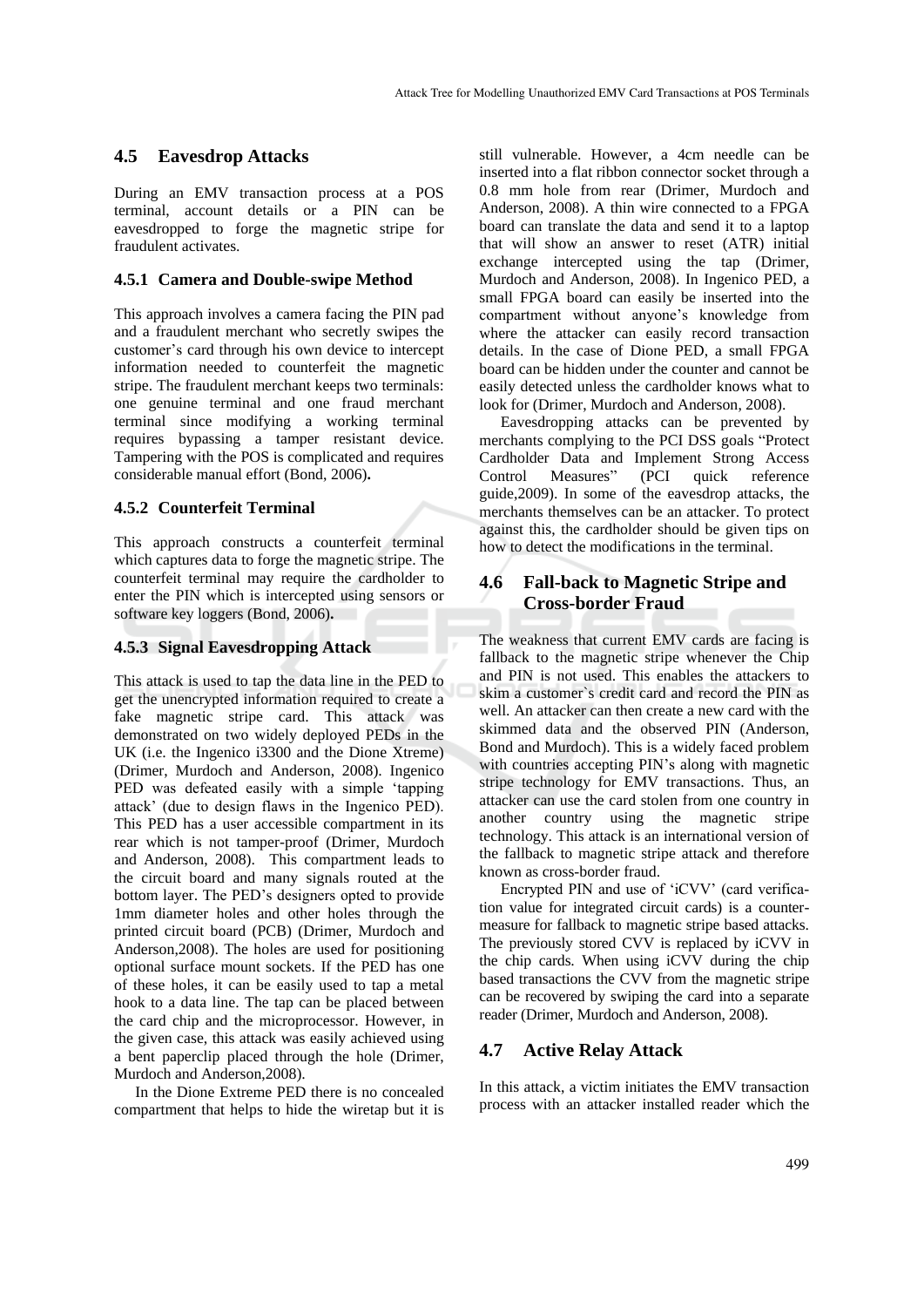victim is unaware of. A victim thinks he is paying a small amount at the malicious reader but the reader relays the card response to a remote legitimate reader to pay for more expensive items (Mehrnezhad, Hao and Shahandashti, 2017). The relayed wirelessly communication allows a real POS purchase. The victim thinks they paid a small amount but instead they would eventually be billed for a much larger amount. Since the malicious reader is not connected to the bank, the victim will never be charged for the small amount and will show only one large transaction (Drimer and Murdoch, 2013). This attack is possible for both contact and contactless EMV transactions depending on the POS and the card compatibility.

Attack requirements for this attack include a fake terminal and a fake card. A FPGA board is used in the fake terminal (Saar and Murdoch,2013). Two laptops are needed to relay signals. The FPGA code and PC software written in python and Verilog requires programming skills (Drimer and Murdoch, 2013).

This attack can be prevented by either using a distance-bounding protocol or using a user-interface. For a user-interface, the customer inserts the card into an interface and then the interface into the terminal. If the amount shown on the interface is satisfactory to the cardholder he/she can carry on with the transaction. This interface will protect against magnetic-stripe forging. For distancebounding protocol, the card and terminal must support the protocol (Drimer, Murdoch and Anderson, 2008).

## **5 ATTACK TREE METHODOLOGY**

Attack tree methodology can be used to demonstrate different ways in which a system can be attacked and to design countermeasures thwarting the attacks (Schneier,1999). Various attacks against a system are represented with the goal as root node and how to achieve it in different ways as leaf nodes.

Each leaf node becomes a sub-goal and children of those leaf nodes are ways to achieve that sub-goal (Schneier,1999). The attack tree structure is refined using AND or OR logical connections. In AND logical connections, all sister node conditions should be met to achieve the sub-goal, whereas OR logical connection acts as alternative methods. In the attack tree, AND logical connection is represented as **'ں '**in between the line connectors whereas OR logical connections are simple line connectors.

The table below list EMV attacks. An arrow vector is used to represent the down hierarchy of the attack tree nodes (i.e. the sequence an attacker can follow to achieve an attack). The AND logical connection from the attack tree configuration is represented as '&' whereas OR logical connection is represented as '-'. The attack tree follows Table 1.

Table 1: Attack tree nodes mapping various attacks and countermeasures against those attacks.

|  |                      | <b>ATTACK</b><br><b>TREE</b><br><b>NODES</b>                                                           | <b>ATTACK MITIGATION</b><br><b>STRATEGY</b>                                                                                                                                                                                 |
|--|----------------------|--------------------------------------------------------------------------------------------------------|-----------------------------------------------------------------------------------------------------------------------------------------------------------------------------------------------------------------------------|
|  | Man-in-the-middle    | $\overline{1}$ $\rightarrow$ 1.1 $\rightarrow$ 1.1.<br>$1 \rightarrow 1.1.1.1$                         | Cardholder gets real time<br>notification of the transactions<br>made. Merchants inserting<br>cards into the terminal by<br>themselves. Card issuing bank<br>signing the CVM list.                                          |
|  | Pre-play             | $2\rightarrow 2.1\rightarrow 2.1$ .<br>$2 - 2.1.2.1 & 2$<br>.1.2.2                                     | Cryptographically secure<br>random number generator.<br>Faraday-cage approach. Signed<br>CVM list.                                                                                                                          |
|  |                      | $1\rightarrow 1.3$                                                                                     | Faraday-cage approach and<br>controlling the card activation.                                                                                                                                                               |
|  |                      | $2\rightarrow 2.1\rightarrow 2.1$ .<br>$1\rightarrow 2.1.1.1\rightarrow$<br>2.1.1.1.38<br>2.1.1.1.4    | Tamper-resistance terminal.<br>Daily routine inspections by<br>merchants. Cardholder<br>detection of changes to the<br>terminal.                                                                                            |
|  | amera and            | $2\rightarrow 2.1\rightarrow 2.1$ .<br>$1\rightarrow 2.1.1.2\rightarrow$<br>$2.1.1.2.1$ &<br>2.1.1.2.2 | The cardholder having<br>adequate knowledge about how<br>to detect the modification in the<br>terminal and to determine<br>suspicious activities.                                                                           |
|  |                      | $1\rightarrow 1.2\rightarrow 1.2$ .<br>1<br>$&1.2.2 \rightarrow 1.2.$<br>$2.1 - 1.2.2.2$<br>1.2.2.3    | Encrypted PIN and use of<br>'iCVV' (i.e. ensure the<br>transaction if chip based)                                                                                                                                           |
|  | Signal eavesdropping | $2\rightarrow 2.1\rightarrow 2.1$ .<br>$1\rightarrow 2.1.1.1\rightarrow$<br>$2.1.1.1.1$ &<br>2.1.1.1.2 | PCI DSS requirement: Encrypt<br>transmission of cardholder data<br>across open, public network<br>and restrict physical access to<br>cardholder data. The<br>cardholder able to detect the<br>modification in the terminal. |
|  |                      | $3 \rightarrow 3.1 \& 3.2$                                                                             | Distance-bounding protocol of<br>card and terminal and/or user-<br>interface method.                                                                                                                                        |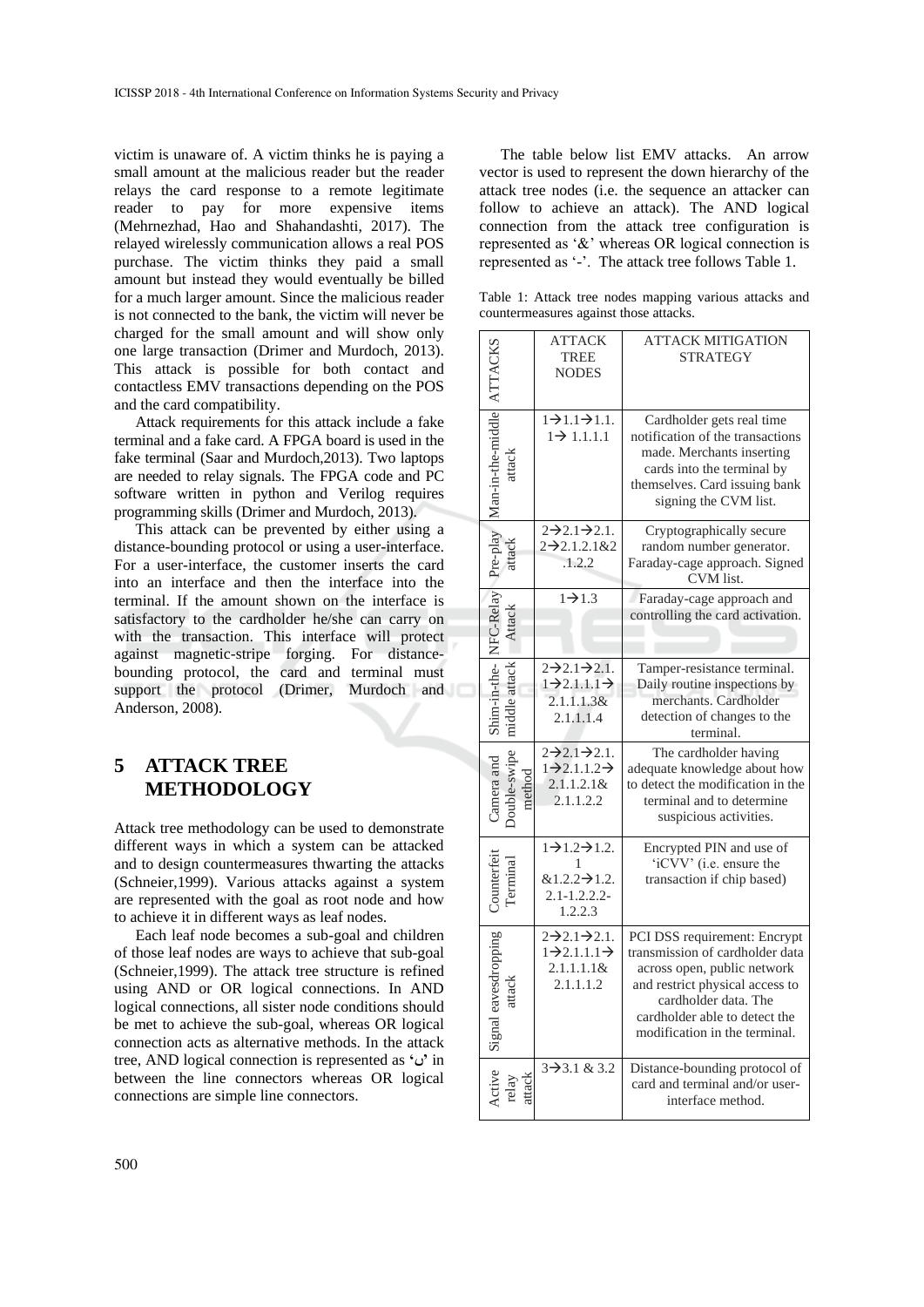

Figure 1: Attack tree modelling an unauthorised EMV transaction at a POS terminal.